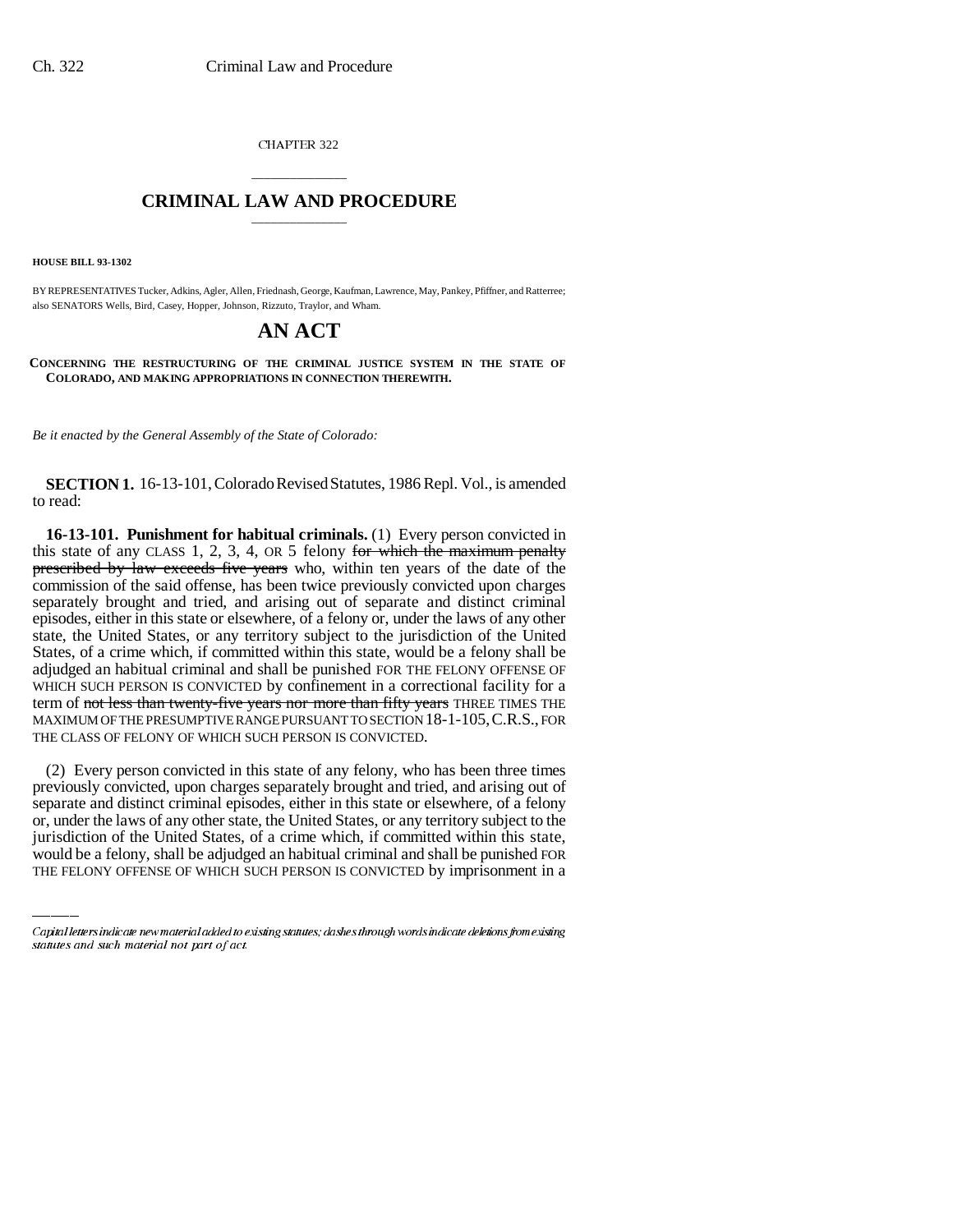Criminal Law and Procedure Ch. 322

correctional facility for the A term of his or her natural life FOUR TIMES THE MAXIMUM OF THE PRESUMPTIVE RANGE PURSUANT TO SECTION 18-1-105,C.R.S., FOR THE CLASS OF FELONY OF WHICH SUCH PERSON IS CONVICTED. Such former conviction or convictions and judgment or judgments shall be set forth in apt words in the indictment or information. Nothing in this part 1 shall abrogate or affect the punishment by death in any and all crimes punishable by death on or after July 1, 1972.

(2.5) ANY PERSON WHO IS CONVICTED AND SENTENCED PURSUANT TO SUBSECTION (2) OF THIS SECTION, WHO IS THEREAFTER CONVICTED OF A FELONY WHICH IS A CRIME OF VIOLENCE PURSUANT TO SECTION 16-11-309, SHALL BE ADJUDGED AN HABITUAL CRIMINAL AND SHALL BE PUNISHED BY A TERM OF LIFE IMPRISONMENT. NO PERSON SENTENCED PURSUANT TO THIS SUBSECTION (2.5) SHALL BE ELIGIBLE FOR PAROLE UNTIL SUCH PERSON HAS SERVED AT LEAST FORTY CALENDAR YEARS.

(3) No drug law conviction shall be counted as a prior felony conviction under this section unless such prior offense would be a felony if committed in this state at the time of the commission of the new offense.

**SECTION 2.** Article 1 of title 17, Colorado Revised Statutes, 1986 Repl. Vol., as amended, is amended BY THE ADDITION OF A NEW SECTION to read:

**17-1-104.3. Correctional facilities - locations - security level.** THE CORRECTIONAL FACILITIES MANAGED, SUPERVISED, AND CONTROLLED BY THE DEPARTMENT PURSUANT TO SECTION 17-1-104, THE LOCATION OF SUCH FACILITIES, AND THE PRIMARY SECURITY LEVEL OF SUCH FACILITIES SHALL BE AS FOLLOWS:

| <b>Correctional</b><br>facility                             | Location              | <b>Security level</b> |
|-------------------------------------------------------------|-----------------------|-----------------------|
| COLORADO STATE<br><b>PENITENTIARY</b>                       | <b>FREMONT COUNTY</b> | MAXIMUM/AD. SEG.      |
| CENTENNIAL<br>CORRECTIONAL<br><b>FACILITY</b>               | <b>FREMONT COUNTY</b> | CLOSE                 |
| <b>LIMON CORRECTIONAL</b><br><b>FACILITY</b>                | LINCOLN COUNTY        | <b>MEDIUM</b>         |
| <b>ARKANSAS VALLEY</b><br><b>CORRECTIONAL FACILITY</b>      | <b>CROWLEY COUNTY</b> | <b>MEDIUM</b>         |
| <b>BUENA VISTA</b><br><b>CORRECTIONAL FACILITY</b>          | <b>CHAFFEE COUNTY</b> | <b>MEDIUM</b>         |
| <b>COLORADO TERRITORIAL</b><br><b>CORRECTIONAL FACILITY</b> | <b>FREMONT COUNTY</b> | <b>MEDIUM</b>         |
| FREMONT CORRECTIONAL<br><b>FACILITY</b>                     | <b>FREMONT COUNTY</b> | MEDIUM                |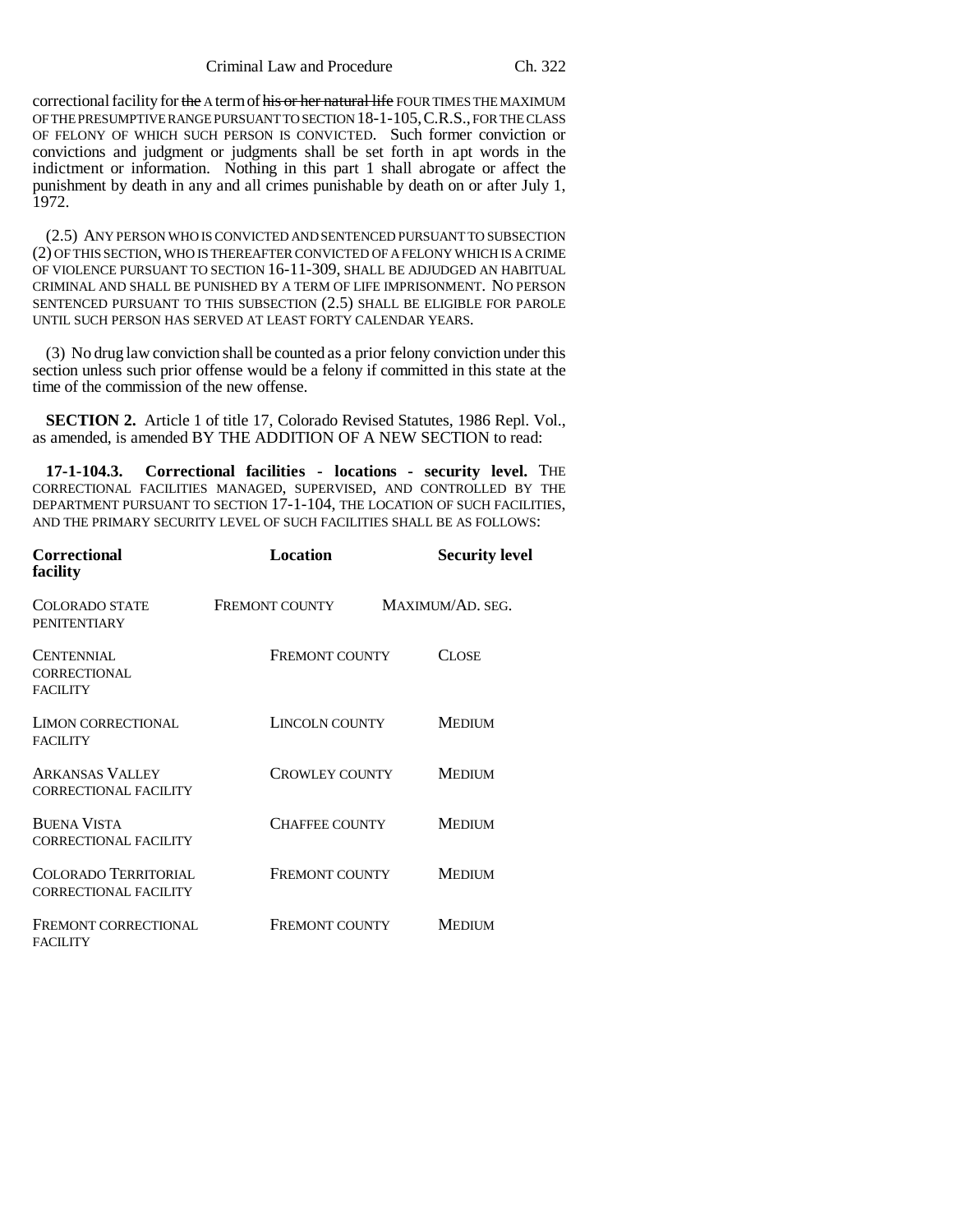| Ch. 322                                          | Criminal Law and Procedure            |                                      |
|--------------------------------------------------|---------------------------------------|--------------------------------------|
| <b>BUENA VISTA</b><br>MODULAR UNIT               | <b>CHAFFEE COUNTY</b>                 | <b>MINIMUM</b><br><b>RESTRICTIVE</b> |
| <b>ARROWHEAD</b><br><b>CORRECTIONAL CENTER</b>   | <b>FREMONT COUNTY</b>                 | <b>MINIMUM</b><br><b>RESTRICTIVE</b> |
| <b>FOUR MILE</b><br><b>CORRECTIONAL CENTER</b>   | <b>FREMONT COUNTY</b>                 | <b>MINIMUM</b><br><b>RESTRICTIVE</b> |
| PRE-RELEASE<br><b>CORRECTIONAL CENTER</b>        | FREMONT COUNTY                        | <b>MINIMUM</b><br><b>RESTRICTIVE</b> |
| <b>SKYLINE CORRECTIONAL</b><br><b>CENTER</b>     | <b>FREMONT COUNTY</b>                 | <b>MINIMUM</b>                       |
| COLORADO CORRECTIONAL<br><b>CENTER</b>           | <b>JEFFERSON COUNTY</b>               | <b>MINIMUM</b>                       |
| <b>DELTA CORRECTIONAL</b><br><b>CENTER</b>       | <b>DELTA COUNTY MINIMUM</b>           |                                      |
| <b>RIFLE CORRECTIONAL</b><br><b>CENTER</b>       | <b>GARFIELD COUNTY</b>                | <b>MINIMUM</b>                       |
| COLORADO CORRECTIONAL<br>ALTERNATIVE PROGRAM     | <b>CHAFFEE COUNTY</b>                 | <b>MINIMUM</b>                       |
| COLORADO WOMEN'S<br><b>CORRECTIONAL FACILITY</b> | <b>FREMONT AND</b><br>PUEBLO COUNTIES | <b>MIXED</b>                         |
| DENVER RECEPTION AND<br><b>DIAGNOSTIC CENTER</b> | <b>CITY AND COUNTY</b><br>OF DENVER   | <b>MIXED</b>                         |

**SECTION 3.** 17-22.5-104 (1) and (2), Colorado Revised Statutes, 1986 Repl. Vol., as amended, are amended to read:

**17-22.5-104. Parole - regulations.** (1) Any inmate in the custody of the department may be allowed to go on parole in accordance with section 17-22.5-403, subject to the provisions and conditions contained in this article and article 2 of this title.

(2) (a) No inmate imprisoned under a life sentence for a crime committed before July 1, 1977, shall be paroled until he SUCH INMATE has served at least ten calendar years, and no application for parole shall be made or considered during such period of ten years.

(b) No inmate imprisoned under a life sentence for a crime committed on or after July 1, 1977, but before July 1, 1985, shall be paroled until  $he$  SUCH INMATE has served at least twenty calendar years, and no application for parole shall be made or considered during such period of twenty years.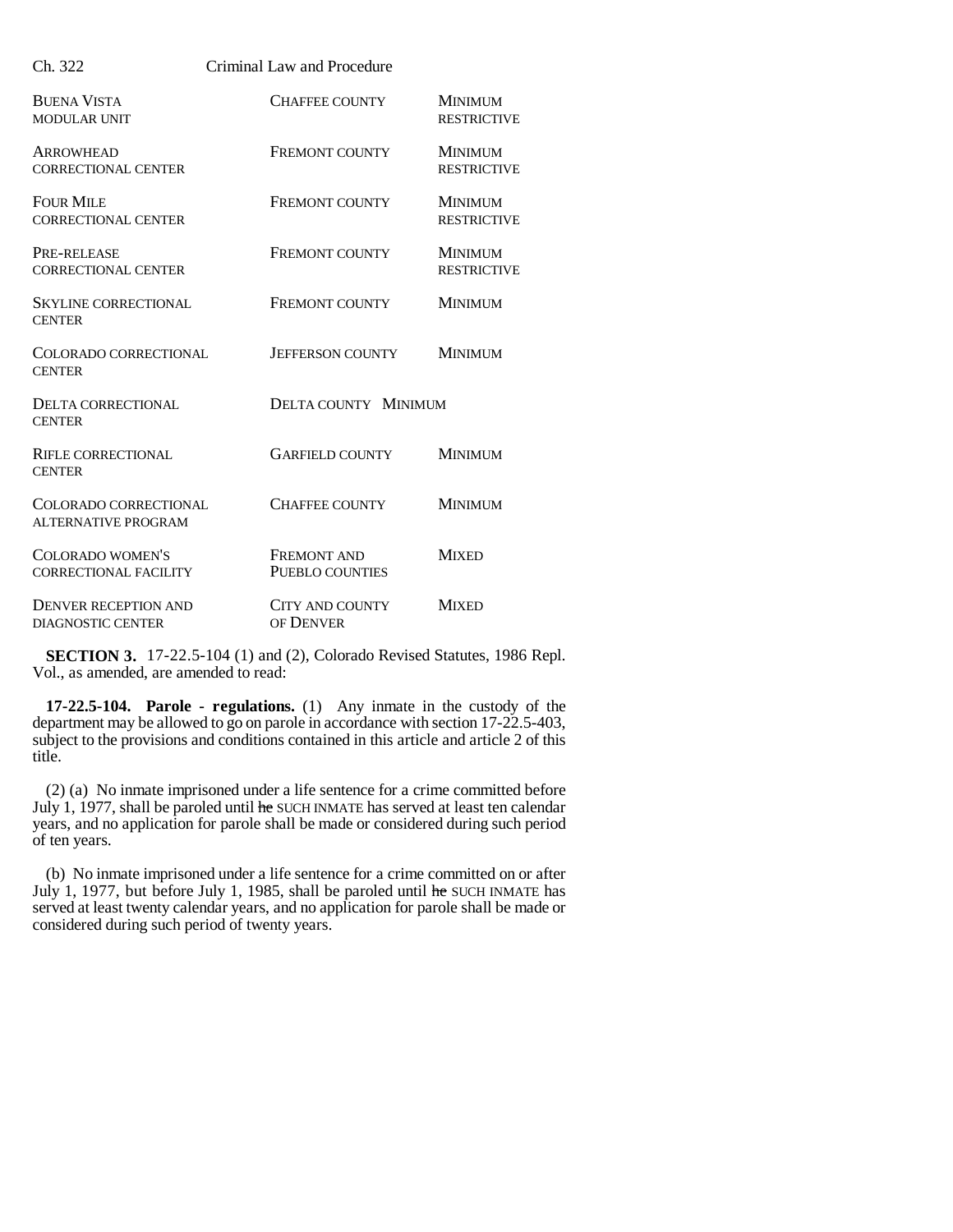(c) No inmate imprisoned under a life sentence for a crime committed on or after July 1, 1985, shall be paroled until he SUCH INMATE has served at least forty calendar years, and no application for parole shall be made or considered during such period of forty years.

(d) (I) No inmate imprisoned under a life sentence for a class 1 felony committed on or after July 1, 1990, shall be eligible for parole. No inmate imprisoned under a life sentence pursuant to section 16-13-101 (2), C.R.S., AS IT EXISTED PRIOR TO JULY 1, 1993, for a crime committed on or after July 1, 1990, shall be paroled until such inmate has served at least forty calendar years, and no application for parole shall be made or considered during such period of forty years.

(II) THIS PARAGRAPH (d) SHALL NOT APPLY TO ANY INMATE SENTENCED PURSUANT TO SECTION 16-13-101 (2), C.R.S., FOR ANY CRIME COMMITTED ON OR AFTER JULY 1, 1993, AND ANY SUCH INMATE SHALL BE ELIGIBLE FOR PAROLE IN ACCORDANCE WITH SECTION 17-22.5-403.

(III) NO INMATE IMPRISONED UNDER A LIFE SENTENCE PURSUANT TO SECTION 16-13-101 (2.5), C.R.S., SHALL BE PAROLED UNTIL SUCH INMATE HAS SERVED AT LEAST FORTY CALENDAR YEARS, AND NO APPLICATION FOR PAROLE SHALL BE MADE OR CONSIDERED DURING SUCH PERIOD OF FORTY YEARS.

**SECTION 4.** 17-22.5-403, Colorado Revised Statutes, 1986 Repl. Vol., as amended, is amended to read:

**17-22.5-403. Parole eligibility.** (1) Any person sentenced for a class 2, class 3, class 4, class 5, or class 6 felony shall be eligible for parole after he SUCH PERSON has served fifty percent of the sentence imposed upon him SUCH PERSON, less any time authorized for earned time granted pursuant to section 17-22.5-405. However, the date established by this subsection (1) upon which any person shall be eligible for parole may be extended by the executive director for misconduct during incarceration. The executive director shall promulgate rules and regulations concerning when and under what conditions any inmate's parole eligibility date may be extended. Such rules and regulations shall be promulgated in such a manner as to promote fairness and consistency in the treatment of all inmates.

(2) Notwithstanding subsection (1) of this section, any person convicted and sentenced for second degree murder, first degree assault, first degree kidnapping unless the first degree kidnapping is a class 1 felony, first or second degree sexual assault, first degree arson, first degree burglary, or aggravated robbery, which person has previously been convicted of a crime which would have been a crime of violence as defined in section 16-11-309, C.R.S., shall be eligible for parole after he SUCH PERSON has served seventy-five percent of the sentence imposed upon him SUCH PERSON, less any time authorized for earned time granted pursuant to section 17-22.5-405.

(3) Notwithstanding subsection (1) or (2) of this section, any person convicted and sentenced for any crime enumerated in subsection (2) of this section, who has twice previously been convicted for a crime which would have been a crime of violence as defined in section 16-11-309, C.R.S., shall be eligible for parole after he SUCH PERSON has served seventy-five percent of the sentence served upon him SUCH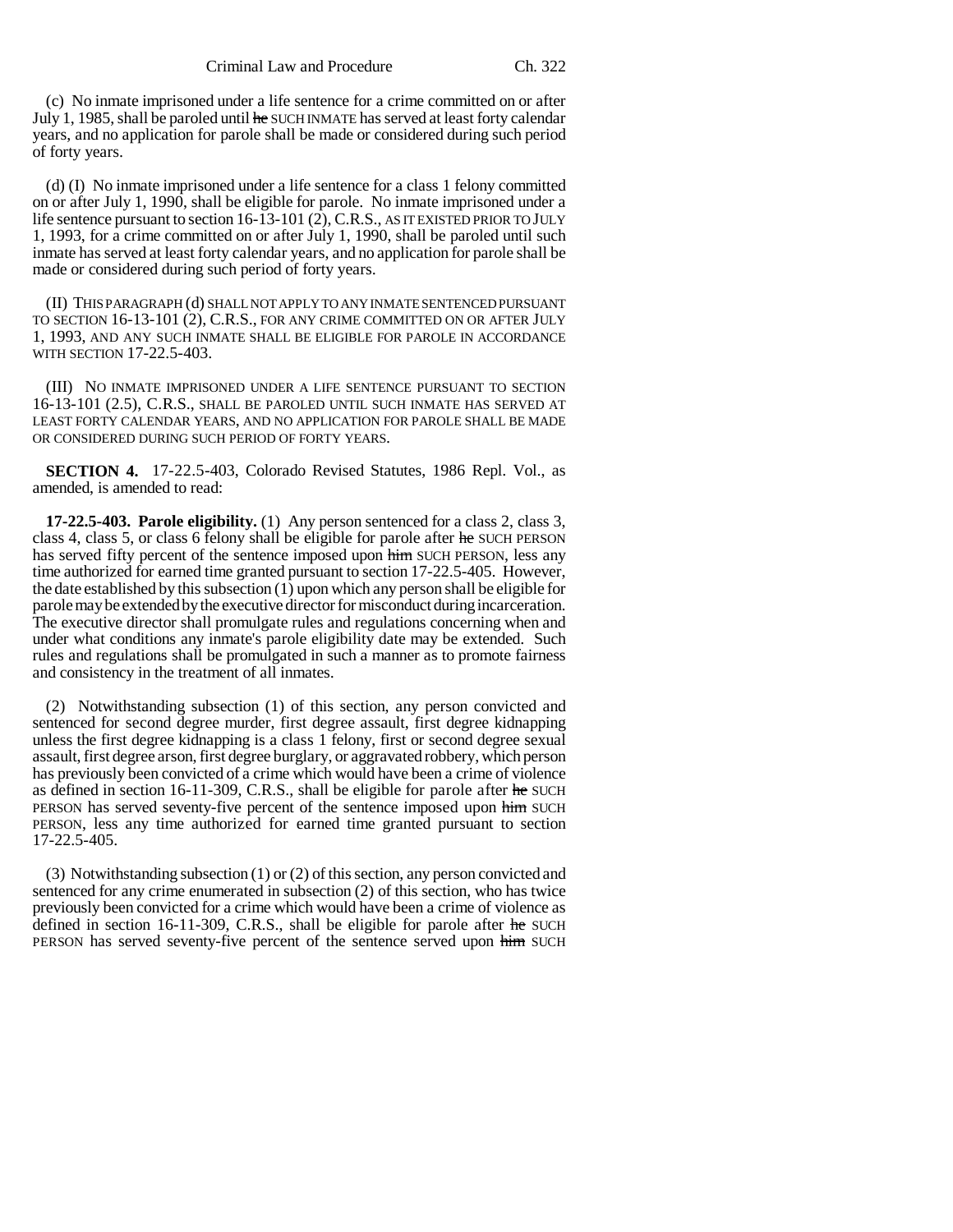PERSON, at which time he SUCH PERSON shall be referred by the department to the state board of parole which may place such person on parole for a period of time which does not exceed the time remaining on such person's original sentence. FOR OFFENSES COMMITTED ON OR AFTER JULY 1, 1993, SUCH PERSON SHALL BE PLACED ON PAROLE FOR THE PERIOD OF TIME SPECIFIED IN SECTION 18-1-105 (1) (a) (V), C.R.S. Section 17-22.5-402 (2) shall not apply to any such offender.

(4) The governor may grant parole to an inmate to whom subsection (2) or (3) of this section applies prior to such inmate's parole eligibility date or discharge date if, in the governor's opinion, extraordinary mitigating circumstances exist and such inmate's release from institutional custody is compatible with the safety and welfare of society.

(5) FOR ANY OFFENDER WHO IS INCARCERATED FOR AN OFFENSE COMMITTED PRIOR TO JULY 1, 1993, upon application for parole, the state board of parole, working in conjunction with the department and using the guidelines established pursuant to section 17-22.5-404, shall determine whether or not to grant parole and, if granted, the length of the period of parole. The state board of parole may set the length of the period of parole for any time period up to the date of final discharge as determined in accordance with section 17-22.5-402. If an application for parole is refused by the state board of parole, the state board of parole shall reconsider within one year thereafter whether such inmate should be granted parole. The state board of parole shall continue such reconsideration each year thereafter until such inmate is granted parole or until he SUCH INMATE is discharged pursuant to law.

(6) For persons who are granted parole pursuant to subsection (5) of this section, the division of adult services shall provide parole supervision and assistance in securing employment, housing, and such other services as may affect the successful reintegration of such offender into the community while recognizing the need for public safety. The conditions for parole for any such offender under this subsection (6) shall be established pursuant to section 17-22.5-404 by the state board of parole prior to such offender's release from incarceration. Upon a determination that the conditions of parole have been violated in a parole revocation proceeding, the state board of parole shall continue the parole in effect, modify the conditions of parole if circumstances then shown to exist require such modifications, which circumstances shall be set forth in writing, or revoke the parole and order the return of the offender to a place of confinement designated by the executive director for any period of time up to the period remaining on such person's sentence until the discharge date as determined by section 17-22.5-402 or one year, whichever is longer. In computing the period of reincarceration, the time between the offender's release on parole and the revocation of such parole shall not be considered to be part of the term of the sentence. The state board of parole may discharge an offender granted parole under this section at any time during the term of parole upon a determination that the offender has been sufficiently rehabilitated and reintegrated into society and can no longer benefit from parole supervision.

(7) FOR ANY OFFENDER WHO IS INCARCERATED FOR AN OFFENSE COMMITTED ON OR AFTER JULY 1, 1993, UPON APPLICATION FOR PAROLE, THE STATE BOARD OF PAROLE, WORKING IN CONJUNCTION WITH THE DEPARTMENT AND USING THE GUIDELINES ESTABLISHED PURSUANT TO SECTION 17-22.5-404, SHALL DETERMINE WHETHER OR NOT TO GRANT PAROLE. THE STATE BOARD OF PAROLE, IF IT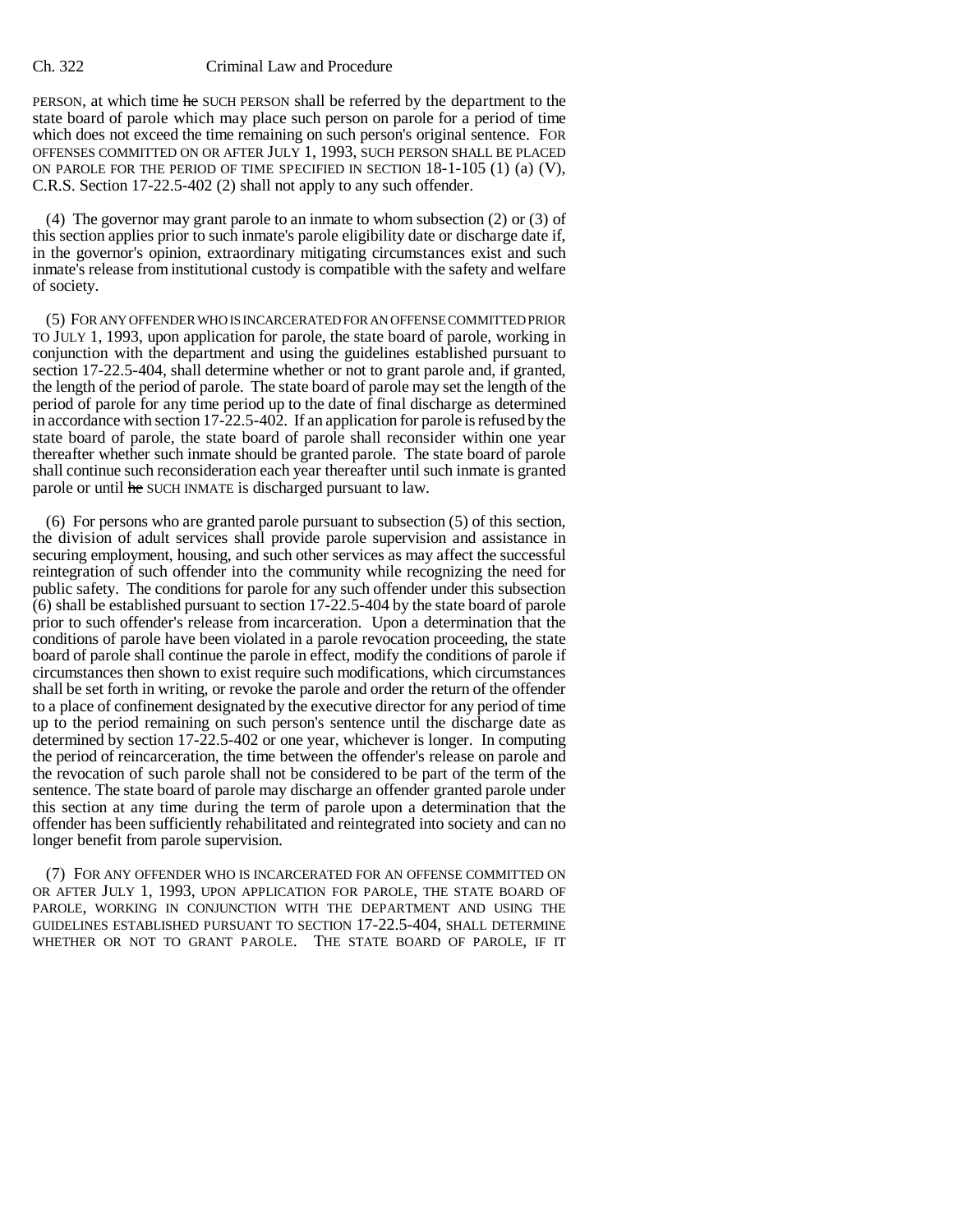Criminal Law and Procedure Ch. 322

DETERMINES THAT PLACING AN OFFENDER ON PAROLE IS APPROPRIATE, SHALL SET THE LENGTH OF THE PERIOD OF PAROLE AT THE MANDATORY PERIOD OF PAROLE ESTABLISHED IN SECTION 18-1-105 (1) (a) (V), C.R.S. IF AN APPLICATION FOR PAROLE IS REFUSED BY THE STATE BOARD OF PAROLE, THE STATE BOARD OF PAROLE SHALL RECONSIDER WITHIN ONE YEAR THEREAFTER WHETHER SUCH INMATE SHOULD BE GRANTED PAROLE. THE STATE BOARD OF PAROLE SHALL CONTINUE SUCH RECONSIDERATION EACH YEAR THEREAFTER UNTIL SUCH INMATE IS GRANTED PAROLE OR UNTIL SUCH INMATE IS DISCHARGED PURSUANT TO LAW.

(8) FOR PERSONS WHO ARE GRANTED PAROLE PURSUANT TO SUBSECTION (7) OF THIS SECTION, THE DIVISION OF ADULT SERVICES SHALL PROVIDE PAROLE SUPERVISION AND ASSISTANCE IN SECURING EMPLOYMENT, HOUSING, AND SUCH OTHER SERVICES AS MAY AFFECT THE SUCCESSFUL REINTEGRATION OF SUCH OFFENDER INTO THE COMMUNITY WHILE RECOGNIZING THE NEED FOR PUBLIC SAFETY. THE CONDITIONS FOR PAROLE FOR ANY SUCH OFFENDER UNDER THIS SUBSECTION (8) SHALL BE ESTABLISHED PURSUANT TO SECTION 17-22.5-404 BY THE STATE BOARD OF PAROLE PRIOR TO SUCH OFFENDER'S RELEASE FROM INCARCERATION. UPON A DETERMINATION THAT THE CONDITIONS OF PAROLE HAVE BEEN VIOLATED IN A PAROLE REVOCATION PROCEEDING, THE STATE BOARD OF PAROLE SHALL CONTINUE THE PAROLE IN EFFECT, MODIFY THE CONDITIONS OF PAROLE IF CIRCUMSTANCES THEN SHOWN TO EXIST REQUIRE SUCH MODIFICATIONS, WHICH CIRCUMSTANCES SHALL BE SET FORTH IN WRITING, OR REVOKE THE PAROLE AND ORDER THE RETURN OF THE OFFENDER TO A PLACE OF CONFINEMENT DESIGNATED BY THE EXECUTIVE DIRECTOR FOR ANY PERIOD OF TIME UP TO THE PERIOD REMAINING ON SUCH PERSON'S MANDATORY PERIOD OF PAROLE ESTABLISHED IN SECTION  $18-1-105(1)$  (a) (V), C.R.S. ANY OFFENDER WHO HAS BEEN REINCARCERATED DUE TO A PAROLE REVOCATION PURSUANT TO THIS SUBSECTION (8) SHALL BE ELIGIBLE FOR PAROLE AT ANY TIME DURING SUCH REINCARCERATION. THE STATE BOARD OF PAROLE MAY DISCHARGE AN OFFENDER GRANTED PAROLE UNDER THIS SECTION AT ANY TIME DURING THE TERM OF PAROLE UPON A DETERMINATION THAT THE OFFENDER HAS BEEN SUFFICIENTLY REHABILITATED AND REINTEGRATED INTO SOCIETY AND CAN NO LONGER BENEFIT FROM PAROLE SUPERVISION. IN MAKING ANY SUCH DETERMINATION, THE STATE BOARD OF PAROLE SHALL MAKE WRITTEN FINDINGS AS TO WHY SUCH OFFENDER IS NO LONGER IN NEED OF PAROLE SUPERVISION.

**SECTION 5.** 17-22.5-405, Colorado Revised Statutes, 1986 Repl. Vol., as amended, is amended BY THE ADDITION OF A NEW SUBSECTION to read:

**17-22.5-405. Earned time.** (5) NOTWITHSTANDING SUBSECTIONS (1), (2), AND (3) OF THIS SECTION, NO OFFENDER WHO IS PAROLED FOR AN OFFENSE COMMITTED ON OR AFTER JULY 1, 1993, SHALL BE ELIGIBLE TO RECEIVE ANY EARNED TIME WHILE SUCH OFFENDER IS ON PAROLE OR WHILE SUCH OFFENDER IS REINCARCERATED AFTER A REVOCATION OF THE MANDATORY PERIOD OF PAROLE PURSUANT TO SECTION 18-1-105 (1) (a) (V), C.R.S.

**SECTION 6.** Article 30.5 of title 17, Colorado Revised Statutes, 1986 Repl. Vol., as amended, is REPEALED AND REENACTED, WITH AMENDMENTS, to read:

## **ARTICLE 30.5**

## **Interdepartmental Agreements to**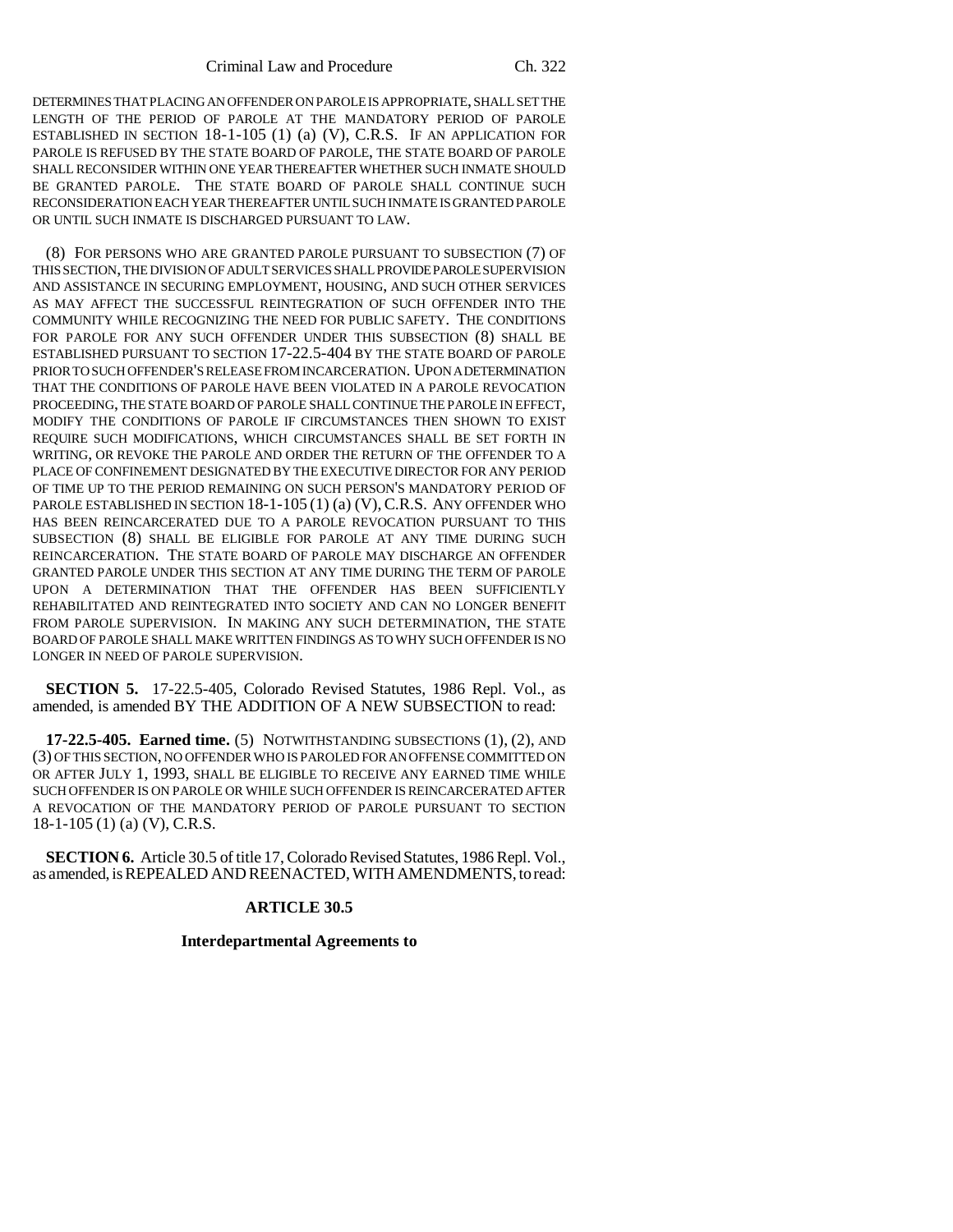## **Consolidate Parole and Probation Offices**

**17-30.5-101. Interdepartmental agreements to consolidate parole and probation offices - report to general assembly.** (1) IN ORDER TO ENCOURAGE GREATER EFFICIENCY IN THE SUPERVISION OF CRIMINAL OFFENDERS, THE JUDICIAL DEPARTMENT AND THE DEPARTMENT OF CORRECTIONS ARE HEREBY AUTHORIZED AND ENCOURAGED TO ENTER INTO INTERDEPARTMENTAL AGREEMENTS WHICH CONSOLIDATE, OR PARTIALLY CONSOLIDATE, THE FUNCTIONS OF PAROLE OFFICES AND PROBATION OFFICES IN ANY JUDICIAL DISTRICT OR DISTRICTS WHICH SUCH DEPARTMENTS DEEM APPROPRIATE. SUCH INTERDEPARTMENTAL AGREEMENTS MAY INCLUDE THE TRANSFER OF STAFF, FUNCTIONS, AND OTHER RESOURCES WHICH ARE NECESSARY TO CARRY OUT THE PURPOSES OF THIS SUBSECTION (1).

(2) ON OR BEFORE JANUARY 1, 1995, THE JUDICIAL DEPARTMENT AND THE DEPARTMENT OF CORRECTIONS SHALL JOINTLY SUBMIT A WRITTEN REPORT TO THE CRIMINAL JUSTICE COMMISSION AND THE JOINT BUDGET COMMITTEE WHICH EVALUATES THE EFFECTIVENESS OF INTERDEPARTMENTAL AGREEMENTS ENTERED INTO PURSUANT TO SUBSECTION (1) OF THIS SECTION AND MAKES ANY RECOMMENDATIONS CONCERNING THE ALLEVIATION OF PROBLEMS WITH SUCH CONSOLIDATION OF FUNCTIONS AND ANY OTHER RECOMMENDATIONS WHICH THE DEPARTMENTS WISH TO MAKE KNOWN TO THE CRIMINAL JUSTICE COMMISSION AND THE JOINT BUDGET COMMITTEE. THE CRIMINAL JUSTICE COMMISSION AND THE JOINT BUDGET COMMITTEE MAY THEREAFTER MAKE ANY RECOMMENDATIONS TO THE GENERAL ASSEMBLY WHICH SUCH BODIES DEEM APPROPRIATE.

**SECTION 7.** 18-1-105 (1) (a), Colorado Revised Statutes, 1986 Repl. Vol., as amended, is amended BY THE ADDITION OF A NEW SUBPARAGRAPH to read:

**18-1-105. Felonies classified - presumptive penalties.** (1) (a) (V) (A) AS TO ANY PERSON SENTENCED FOR A FELONY COMMITTED ON OR AFTER JULY 1, 1993, FELONIES ARE DIVIDED INTO SIX CLASSES WHICH ARE DISTINGUISHED FROM ONE ANOTHER BY THE FOLLOWING PRESUMPTIVE RANGES OF PENALTIES WHICH ARE AUTHORIZED UPON CONVICTION:

| Class | <b>Minimum</b><br><b>Sentence</b>        | <b>Maximum</b><br><b>Sentence</b>                         | <b>Mandatory</b><br><b>Period</b><br>of Parole |
|-------|------------------------------------------|-----------------------------------------------------------|------------------------------------------------|
|       | <b>LIFE</b><br><b>IMPRISONMENT</b>       | <b>DEATH</b>                                              | <b>NONE</b>                                    |
|       | EIGHT YEARS<br><b>IMPRISONMENT</b>       | <b>TWENTY-FOUR</b><br><b>YEARS</b><br><b>IMPRISONMENT</b> | <b>FIVE YEARS</b>                              |
|       | <b>FOUR YEARS</b><br><b>IMPRISONMENT</b> | <b>TWELVE YEARS</b><br><b>IMPRISONMENT</b>                | <b>FIVE YEARS</b>                              |
|       | <b>TWO YEARS</b><br><b>IMPRISONMENT</b>  | <b>SIX YEARS</b><br><b>IMPRISONMENT</b>                   | THREE YEARS                                    |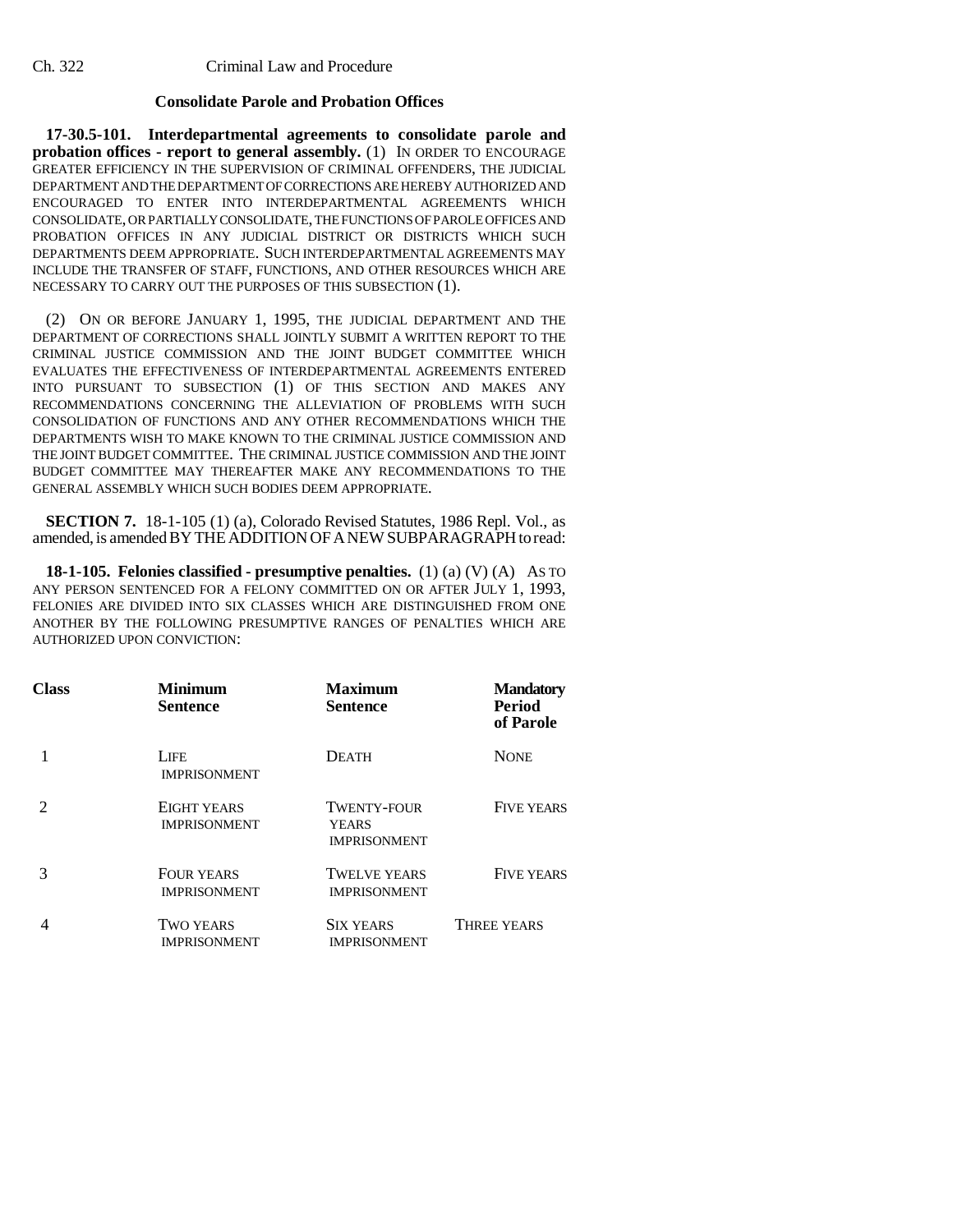| Criminal Law and Procedure | Ch. 322 |
|----------------------------|---------|
|----------------------------|---------|

| <b>ONE YEAR</b>           | THREE YEARS | <b>TWO YEARS</b> |
|---------------------------|-------------|------------------|
| IMPRISONMENT IMPRISONMENT |             |                  |

| ONE YEAR            | <b>EIGHTEEN MONTHS</b> | ONE YEAR |
|---------------------|------------------------|----------|
| <b>IMPRISONMENT</b> | <b>IMPRISONMENT</b>    |          |

(B) ANY PERSON WHO IS PAROLED PURSUANT TO SECTION 17-22.5-403,C.R.S., OR ANY PERSON WHO IS NOT PAROLED AND IS DISCHARGED PURSUANT TO LAW, SHALL BE SUBJECT TO THE MANDATORY PERIOD OF PAROLE ESTABLISHED PURSUANT TO SUB-SUBPARAGRAPH (A) OF THIS SUBPARAGRAPH (V). SUCH MANDATORY PERIOD OF PAROLE MAY NOT BE WAIVED BY THE OFFENDER OR WAIVED OR SUSPENDED BY THE COURT AND SHALL BE SUBJECT TO THE PROVISIONS OF SECTION 17-22.5-403 (8), C.R.S., WHICH PERMITS THE STATE BOARD OF PAROLE TO DISCHARGE THE OFFENDER AT ANY TIME DURING THE TERM OF PAROLE UPON A DETERMINATION THAT THE OFFENDER HAS BEEN SUFFICIENTLY REHABILITATED AND REINTEGRATED INTO SOCIETY AND CAN NO LONGER BENEFIT FROM PAROLE SUPERVISION.

(C) NOTWITHSTANDING SUB-SUBPARAGRAPH (A) OF THIS SUBPARAGRAPH (V), THE MANDATORY PERIOD OF PAROLE FOR A PERSON CONVICTED OF A FELONY OFFENSE PURSUANT TO PART 4 OF ARTICLE 3 OF THIS TITLE, OR PART 3 OF ARTICLE 6 OF THIS TITLE, SHALL BE FIVE YEARS.

(D) THE MANDATORY PERIOD OF PAROLE IMPOSED PURSUANT TO SUB-SUBPARAGRAPH (A) OF THIS SUBPARAGRAPH (V) SHALL COMMENCE IMMEDIATELY UPON THE DISCHARGE OF AN OFFENDER FROM IMPRISONMENT IN THE CUSTODY OF THE DEPARTMENT OF CORRECTIONS. IF THE OFFENDER HAS BEEN GRANTED RELEASE TO PAROLE SUPERVISION BY THE STATE BOARD OF PAROLE, THE OFFENDER SHALL BE DEEMED TO HAVE DISCHARGED THE OFFENDER'S SENTENCE TO IMPRISONMENT PROVIDED FOR IN SUB-SUBPARAGRAPH (A) OF THIS SUBPARAGRAPH (V) IN THE SAME MANNER AS IF SUCH SENTENCE WERE DISCHARGED PURSUANT TO LAW. WHEN AN OFFENDER IS RELEASED BY THE STATE BOARD OF PAROLE OR RELEASED BECAUSE THE OFFENDER'S SENTENCE WAS DISCHARGED PURSUANT TO LAW, THE MANDATORY PERIOD OF PAROLE SHALL BE SERVED BY SUCH OFFENDER.

(E) IF AN OFFENDER IS SENTENCED CONSECUTIVELY FOR THE COMMISSION OF TWO OR MORE FELONY OFFENSES PURSUANT TO SUB-SUBPARAGRAPH (A) OF THIS SUBPARAGRAPH (V), THE MANDATORY PERIOD OF PAROLE FOR SUCH OFFENDER SHALL BE THE MANDATORY PERIOD OF PAROLE ESTABLISHED FOR THE HIGHEST CLASS FELONY OF WHICH SUCH OFFENDER HAS BEEN CONVICTED.

**SECTION 8.** 18-1-105 (1) (a) (IV), Colorado Revised Statutes, 1986 Repl. Vol., as amended, is amended to read:

**18-1-105. Felonies classified - presumptive penalties.** (1) (a) (IV) As to any person sentenced for a felony committed on or after July 1, 1985, BUT PRIOR TO JULY 1, 1993, felonies are divided into six classes which are distinguished from one another by the following presumptive ranges of penalties which are authorized upon conviction:

**Class Minimum Sentence Maximum Sentence**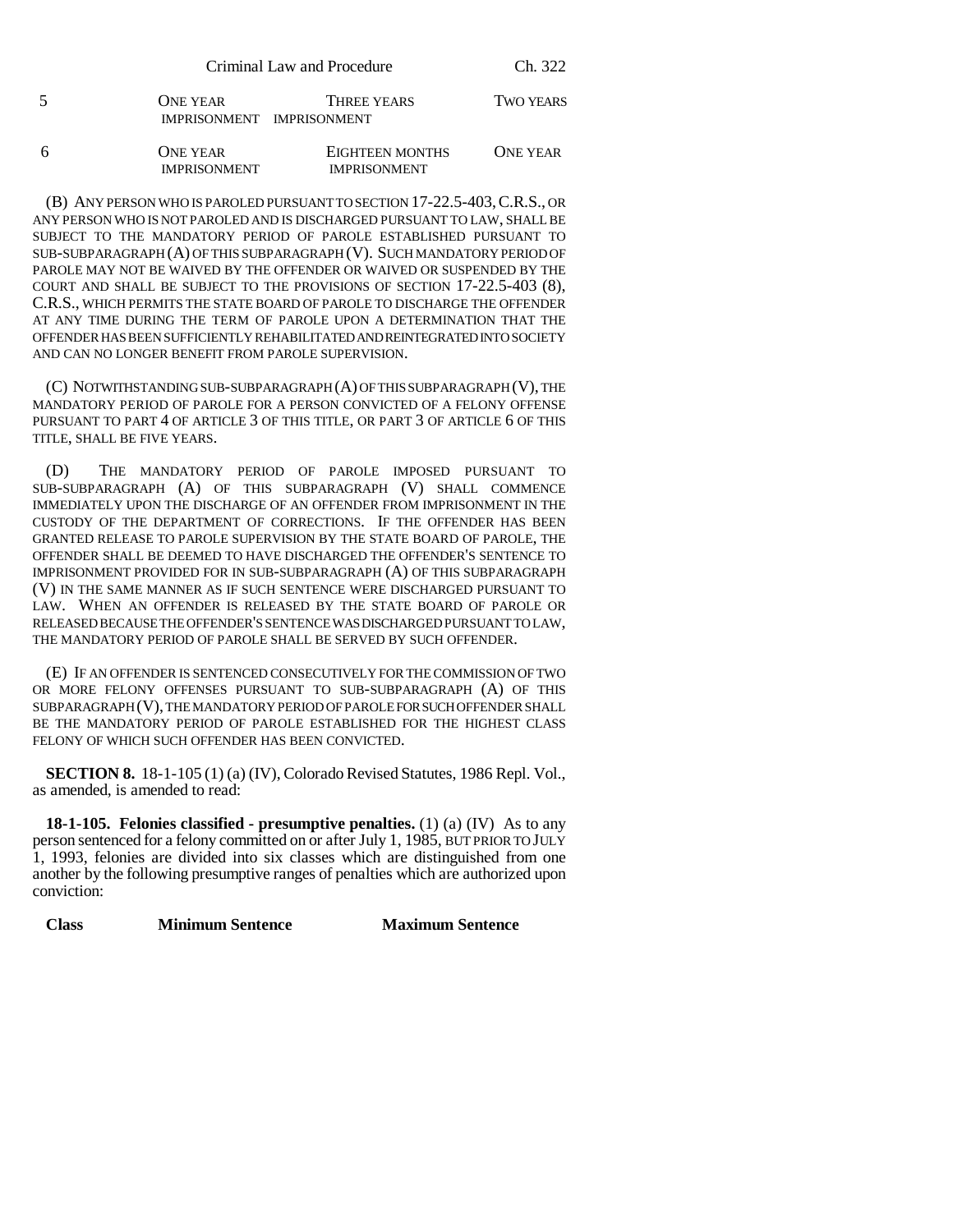|   | Life imprisonment           | Death |                                   |
|---|-----------------------------|-------|-----------------------------------|
| 2 | Eight years<br>imprisonment |       | Twenty-four years<br>imprisonment |
| 3 | Four years<br>imprisonment  |       | Sixteen years<br>imprisonment     |
| 4 | Two years<br>imprisonment   |       | Eight years<br>imprisonment       |
| 5 | One year imprisonment       |       | Four years<br>imprisonment        |
| 6 | One year imprisonment       |       | Two years<br>imprisonment         |

**SECTION 9.** 18-1-105, Colorado Revised Statutes, 1986 Repl. Vol., as amended, is amended BY THE ADDITION OF A NEW SUBSECTION to read:

**18-1-105. Felonies classified - presumptive penalties.** (9.7) (a) THE GENERAL ASSEMBLY HEREBY FINDS THAT CERTAIN CRIMES WHICH ARE LISTED IN PARAGRAPH (b) OF THIS SECTION PRESENT AN EXTRAORDINARY RISK OF HARM TO SOCIETY AND THEREFORE, IN THE INTEREST OF PUBLIC SAFETY, FOR SUCH CRIMES WHICH CONSTITUTE CLASS 3 FELONIES, THE MAXIMUM SENTENCE IN THE PRESUMPTIVE RANGE SHALL BE INCREASED BY FOUR YEARS; FOR SUCH CRIMES WHICH CONSTITUTE CLASS 4 FELONIES, THE MAXIMUM SENTENCE IN THE PRESUMPTIVE RANGE SHALL BE INCREASED BY TWO YEARS; FOR SUCH CRIMES WHICH CONSTITUTE CLASS 5 FELONIES, THE MAXIMUM SENTENCE IN THE PRESUMPTIVE RANGE SHALL BE INCREASED BY ONE YEAR; FOR SUCH CRIMES WHICH CONSTITUTE CLASS  $6$  FELONIES, THE MAXIMUM SENTENCE IN THE PRESUMPTIVE RANGE SHALL BE INCREASED BY SIX MONTHS.

(b) CRIMES WHICH PRESENT AN EXTRAORDINARY RISK OF HARM TO SOCIETY SHALL INCLUDE THE FOLLOWING:

(I) SEXUAL ASSAULT IN THE FIRST DEGREE, AS DEFINED IN SECTION 18-3-402;

(II) SEXUAL ASSAULT IN THE SECOND DEGREE, AS DEFINED IN SECTION 18-3-403;

(III) SEXUAL ASSAULT IN THE THIRD DEGREE, AS DEFINED IN SECTION 18-3-404;

(IV) SEXUAL ASSAULT ON A CHILD, AS DEFINED IN SECTION 18-3-405;

(V) SEXUAL ASSAULT ON A CHILD BY ONE IN A POSITION OF TRUST, AS DEFINED IN SECTION 18-3-405.3;

(VI) SEXUAL ASSAULT ON A CLIENT BY A PSYCHOTHERAPIST, AS DEFINED IN SECTION 18-3-405.5;

(VII) INCEST, AS DEFINED IN SECTION 18-6-301;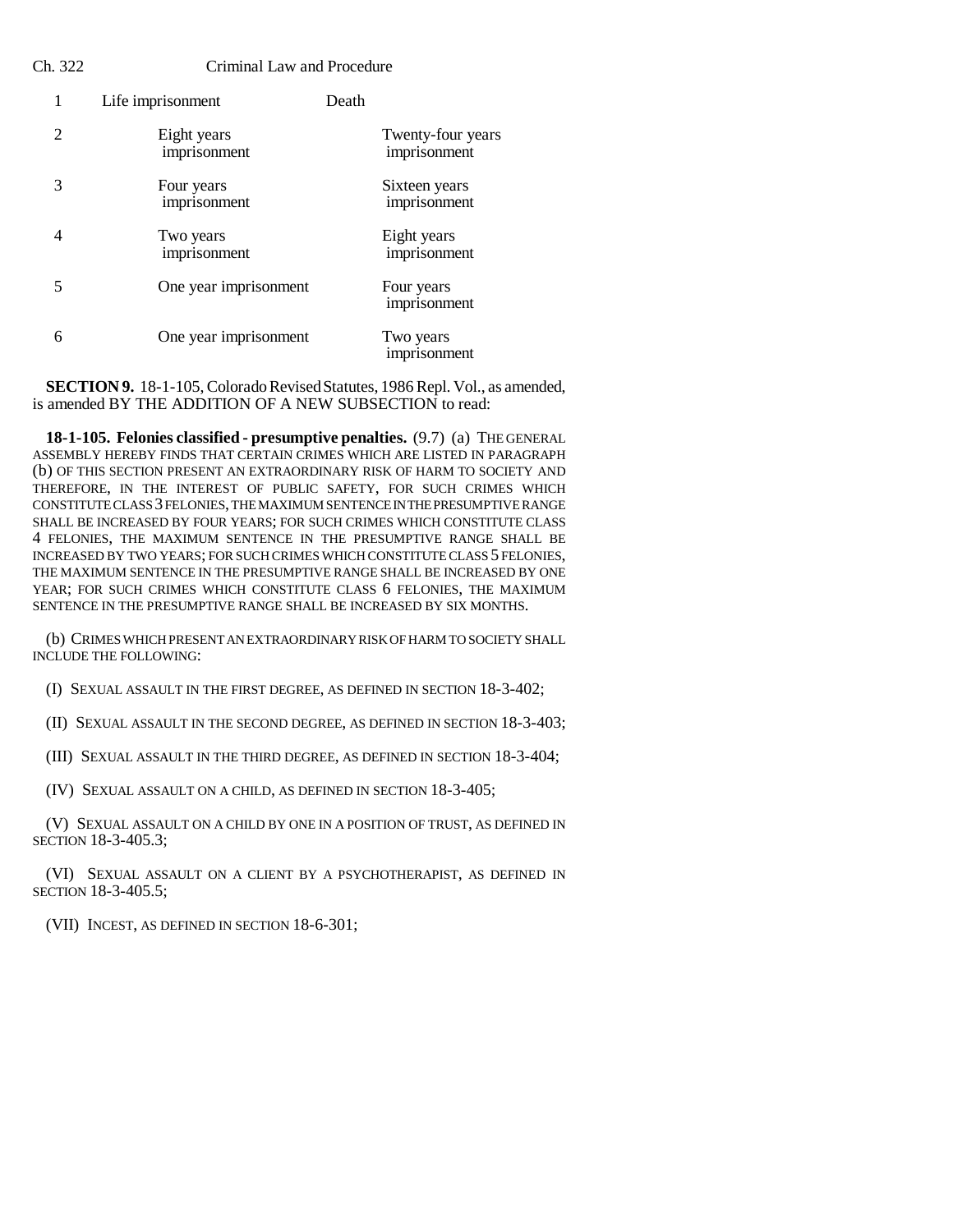(VIII) AGGRAVATED INCEST, AS DEFINED IN SECTION 18-6-302;

(IX) AGGRAVATED ROBBERY, AS DEFINED IN SECTION 18-4-302;

(X) CHILD ABUSE, AS DEFINED IN SECTION 18-6-401;

(XI) UNLAWFUL DISTRIBUTION, MANUFACTURING, DISPENSING, SALE, OR POSSESSION OF A CONTROLLED SUBSTANCE WITH THE INTENT TO SELL, DISTRIBUTE, MANUFACTURE, OR DISPENSE, AS DEFINED IN SECTION 18-18-405; AND

(XII) ANY CRIME OF VIOLENCE, AS DEFINED IN SECTION 16-11-309, C.R.S.

**SECTION 10.** 18-1-106 (1), Colorado Revised Statutes, 1986 Repl. Vol., as amended, is amended, and the said 18-1-106 is further amended BY THE ADDITION OF A NEW SUBSECTION, to read:

**18-1-106. Misdemeanors classified - penalties.** (1) Misdemeanors are divided into three classes which are distinguished from one another by the following penalties which are authorized upon conviction except as provided in subsection  $(1.5)$  of this section:

| <b>Class</b> | <b>Minimum Sentence</b>                                                        | <b>Maximum Sentence</b>                                                    |
|--------------|--------------------------------------------------------------------------------|----------------------------------------------------------------------------|
|              | Six months<br>imprisonment, or five                                            | <b>Twenty-four EIGHTEEN months</b><br>imprisonment, or five                |
|              | hundred dollars fine, thousand dollars fine,<br>or both                        | or both                                                                    |
|              | Three months<br>imprisonment, or two<br>hundred fifty dollars<br>fine, or both | Twelve months<br>imprisonment, or one<br>thousand dollars fine,<br>or both |
|              | Fifty dollars fine Six months imprisonment,                                    | or seven hundred fifty<br>dollars fine, or both                            |

No term of imprisonment for conviction of a misdemeanor shall be served in the correctional facilities at Canon City unless served concurrently with a term for conviction of a felony.

(3) (a) THE GENERAL ASSEMBLY HEREBY FINDS THAT CERTAIN MISDEMEANORS WHICH ARE LISTED IN PARAGRAPH (b) OF THIS SUBSECTION (3) PRESENT AN EXTRAORDINARY RISK OF HARM TO SOCIETY AND THEREFORE, IN THE INTEREST OF PUBLIC SAFETY, THE MAXIMUM SENTENCE IN THE PRESUMPTIVE RANGE FOR SUCH MISDEMEANORS SHALL BE INCREASED BY SIX MONTHS.

(b) MISDEMEANORS WHICH PRESENT AN EXTRAORDINARY RISK OF HARM TO SOCIETY SHALL INCLUDE THE FOLLOWING: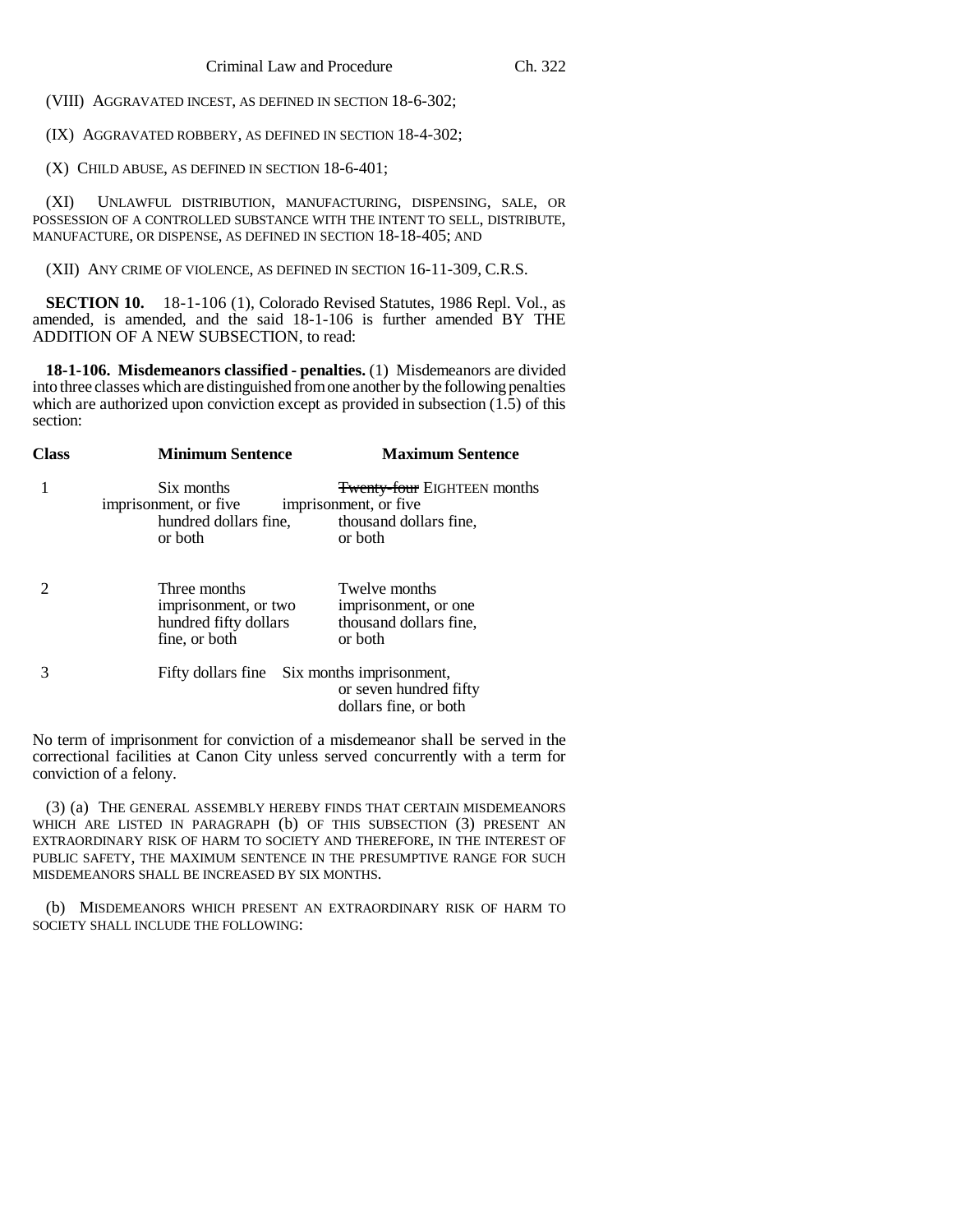(I) ASSAULT IN THE THIRD DEGREE, AS DEFINED IN SECTION 18-3-204;

(II) SEXUAL ASSAULT IN THE THIRD DEGREE, AS DEFINED IN SECTION 18-3-404;

(III) CHILD ABUSE, AS DEFINED IN SECTION 18-6-401 (7) (a) (V); AND

(IV) HARASSMENT BY STALKING, AS DEFINED IN SECTION 18-9-111 (4).

**SECTION 11.** 18-1-108, Colorado Revised Statutes, 1986 Repl. Vol., is amended to read:

**18-1-108. Offenses not classified.** Any felony, misdemeanor, or petty offense defined by state statute without specification of its class shall be punishable as provided in the statute defining it. FOR FELONY OFFENSES COMMITTED ON OR AFTER JULY 1, 1993, IF THE SENTENCING COURT SENTENCES AN OFFENDER TO INCARCERATION PURSUANT TO THE PROVISIONS OF THIS SECTION, THE SENTENCING COURT SHALL ALSO IMPOSE A MANDATORY PERIOD OF PAROLE OF TWO YEARS.

**SECTION 12.** 18-1-109, Colorado Revised Statutes, 1986 Repl. Vol., is amended to read:

**18-1-109. Penalty not fixed by statute - punishment.** In all cases where an offense is denominated by statute as being a felony and no penalty is fixed in the statute therefor, the punishment shall be imprisonment for not more than five years in a correctional facility, as defined in section 17-1-102, C.R.S., or a fine of not more than fifteen thousand dollars, or both such imprisonment and fine. For offenses committed on or after July 1, 1985, a fine of not more than one hundred thousand dollars may be levied. FOR OFFENSES COMMITTED ON OR AFTER JULY 1, 1993, IF THE SENTENCING COURT SENTENCES AN OFFENDER TO INCARCERATION PURSUANT TO THE PROVISIONS OF THIS SECTION, THE SENTENCING COURT SHALL ALSO IMPOSE A MANDATORY PERIOD OF PAROLE OF TWO YEARS. In all cases where an offense is denominated a misdemeanor and no penalty is fixed in the statute therefor, the punishment shall be imprisonment for not more than one year in the county jail, or a fine of not more than one thousand dollars, or both such imprisonment and fine.

**SECTION 13.** 18-3-104, Colorado Revised Statutes, 1986 Repl. Vol., is amended to read:

**18-3-104. Manslaughter.** (1) A person commits the crime of manslaughter if:

(a) He SUCH PERSON recklessly causes the death of another person; or

(b) He SUCH PERSON intentionally causes or aids another person to commit suicide; or

(c) He SUCH PERSON knowingly causes the death of another person under circumstances where the act causing the death was performed upon a sudden heat of passion, caused by a serious and highly provoking act of the intended victim, affecting the person WHO PERFORMS THE killing sufficiently to excite an irresistible passion in a reasonable person; but, if between the provocation and the killing there is an interval sufficient for the voice of reason and humanity to be heard, the killing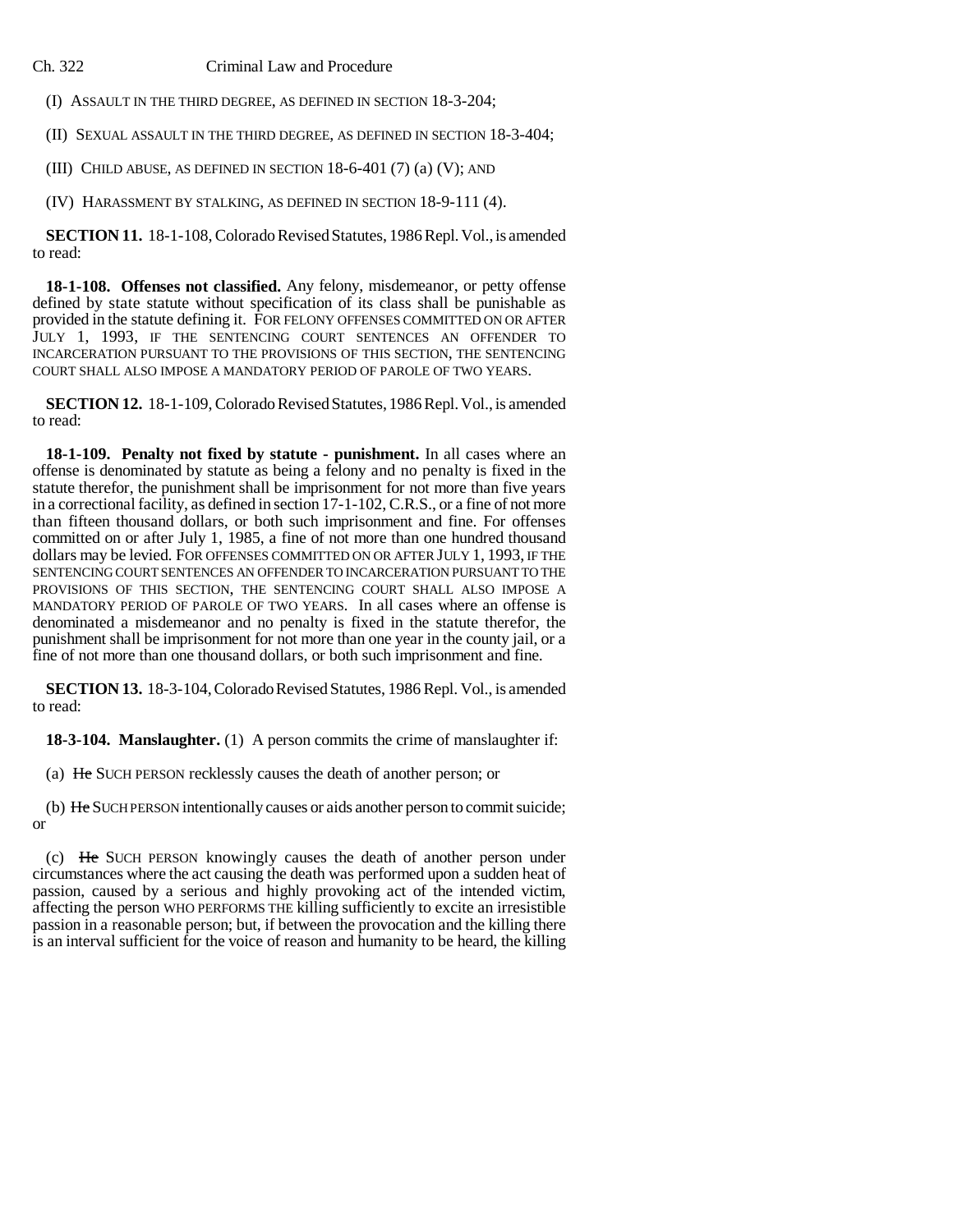is murder.

(2) (a) MANSLAUGHTER, IN VIOLATION OF PARAGRAPH (c) OF SUBSECTION (1) OF THIS SECTION IS A CLASS 3 FELONY.

(b) Manslaughter, IN VIOLATION OF EITHER PARAGRAPH (a) OR PARAGRAPH (b) OF SUBSECTION  $(1)$  OF THIS SECTION, is a class 4 felony.

**SECTION 14.** 18-3-106 (1), Colorado Revised Statutes, 1986 Repl. Vol., as amended, is amended to read:

**18-3-106. Vehicular homicide.** (1) (a) If a person operates or drives a motor vehicle in a reckless manner, and such conduct is the proximate cause of the death of another, he SUCH PERSON commits vehicular homicide.

(b) (I) If a person operates or drives a motor vehicle while under the influence of alcohol or one or more drugs, or a combination of both alcohol and one or more drugs, and such conduct is the proximate cause of the death of another, he SUCH PERSON commits vehicular homicide. This is a strict liability crime.

(II) For the purposes of this subsection (1), one or more drugs shall mean all substances defined as a drug in section 12-22-303 (13), C.R.S., and all controlled substances defined in section 12-22-303 (7), C.R.S., and glue-sniffing, aerosol inhalation, or the inhalation of any other toxic vapor or vapors AS DEFINED IN SECTION 18-18-412.

(III) The fact that any person charged with a violation of this subsection (1) is or has been entitled to use one or more drugs under the laws of this state shall not constitute a defense against any charge of violating this subsection (1).

(IV) "Driving under the influence" means driving a vehicle when a person has consumed alcohol or one or more drugs, or a combination of alcohol and one or more drugs, which alcohol alone, or one or more drugs alone, or alcohol combined with one or more drugs affect him SUCH PERSON to a degree that he SUCH PERSON is substantially incapable, either mentally or physically, or both mentally and physically, of exercising clear judgment, sufficient physical control, or due care in the safe operation of a vehicle.

(c) Vehicular homicide, IN VIOLATION OF PARAGRAPH (a) OF THIS SUBSECTION (1), is a class 4 felony. VEHICULAR HOMICIDE, IN VIOLATION OF PARAGRAPH (b) OF THIS SUBSECTION (1), IS A CLASS 3 FELONY.

**SECTION 15.** 18-3-205 (1), Colorado Revised Statutes, 1986 Repl. Vol., as amended, is amended to read:

**18-3-205.** Vehicular assault. (1) (a) If a person operates or drives a motor vehicle in a reckless manner, and this conduct is the proximate cause of serious bodily injury to another, he SUCH PERSON commits vehicular assault.

(b) (I) If a person operates or drives a motor vehicle while under the influence of alcohol or one or more drugs, or a combination of both alcohol and one or more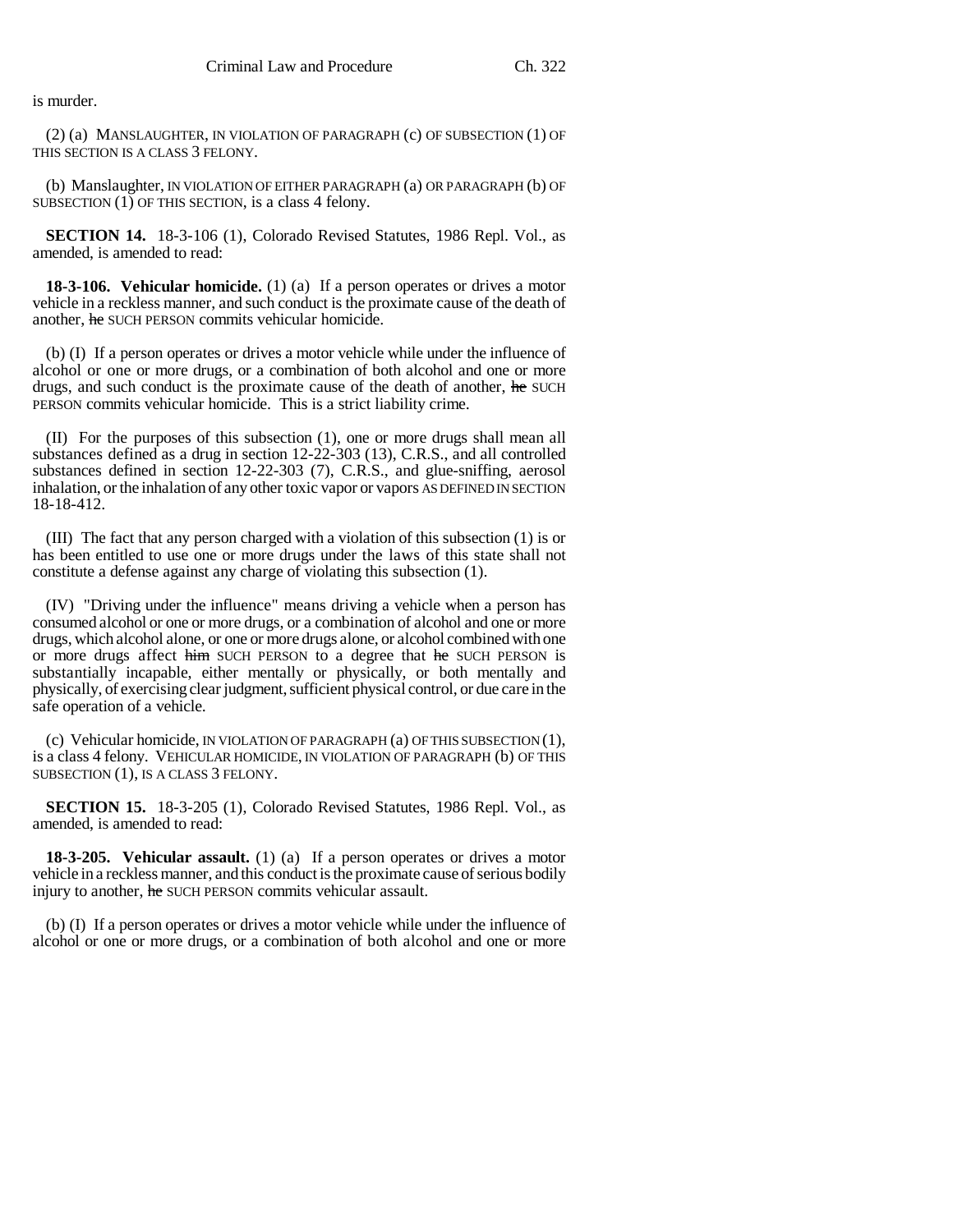drugs, and this conduct is the proximate cause of a serious bodily injury to another, he SUCH PERSON commits vehicular assault. This is a strict liability crime.

(II) For the purposes of this subsection (1), one or more drugs shall mean all substances defined as a drug in section 12-22-303 (13), C.R.S., and all controlled substances defined in section 12-22-303 (7), C.R.S., and glue-sniffing, aerosol inhalation, or the inhalation of any other toxic vapor or vapors AS DEFINED IN SECTION 18-18-412.

(III) The fact that any person charged with a violation of this subsection (1) is or has been entitled to use one or more drugs under the laws of this state shall not constitute a defense against any charge of violating this subsection (1).

(IV) "Driving under the influence" means driving a vehicle when a person has consumed alcohol or one or more drugs, or a combination of alcohol and one or more drugs, which alcohol alone, or one or more drugs alone, or alcohol combined with one or more drugs affect him SUCH PERSON to a degree that he SUCH PERSON is substantially incapable, either mentally or physically, or both mentally and physically, of exercising clear judgment, sufficient physical control, or due care in the safe operation of a vehicle.

(c) Vehicular assault, IN VIOLATION OF PARAGRAPH (a) OF THIS SUBSECTION (1), is a class 5 felony. VEHICULAR ASSAULT, IN VIOLATION OF PARAGRAPH (b) OF THIS SUBSECTION (1), IS A CLASS 4 FELONY.

**SECTION 16.** 18-5-102, Colorado Revised Statutes, 1986 Repl. Vol., as amended, is REPEALED AND REENACTED, WITH AMENDMENTS, to read:

**18-5-102. Forgery.** (1) A PERSON COMMITS FORGERY, IF, WITH INTENT TO DEFRAUD, SUCH PERSON FALSELY MAKES, COMPLETES, ALTERS, OR UTTERS A WRITTEN INSTRUMENT WHICH IS OR PURPORTS TO BE, OR WHICH IS CALCULATED TO BECOME OR TO REPRESENT IF COMPLETED:

(a) PART OF AN ISSUE OF MONEY, STAMPS, SECURITIES, OR OTHER VALUABLE INSTRUMENTS ISSUED BY A GOVERNMENT OR GOVERNMENT AGENCY; OR

(b) PART OF AN ISSUE OF STOCK, BONDS, OR OTHER INSTRUMENTS REPRESENTING INTERESTS IN OR CLAIMS AGAINST A CORPORATE OR OTHER ORGANIZATION OR ITS PROPERTY; OR

(c) A DEED, WILL, CODICIL, CONTRACT, ASSIGNMENT, COMMERCIAL INSTRUMENT, PROMISSORY NOTE, CHECK, OR OTHER INSTRUMENT WHICH DOES OR MAY EVIDENCE, CREATE, TRANSFER, TERMINATE, OR OTHERWISE AFFECT A LEGAL RIGHT, INTEREST, OBLIGATION, OR STATUS; OR

(d) A PUBLIC RECORD OR AN INSTRUMENT FILED OR REQUIRED BY LAW TO BE FILED OR LEGALLY FILEABLE IN OR WITH A PUBLIC OFFICE OR PUBLIC SERVANT; OR

(e) A WRITTEN INSTRUMENT OFFICIALLY ISSUED OR CREATED BY A PUBLIC OFFICE, PUBLIC SERVANT, OR GOVERNMENT AGENCY; OR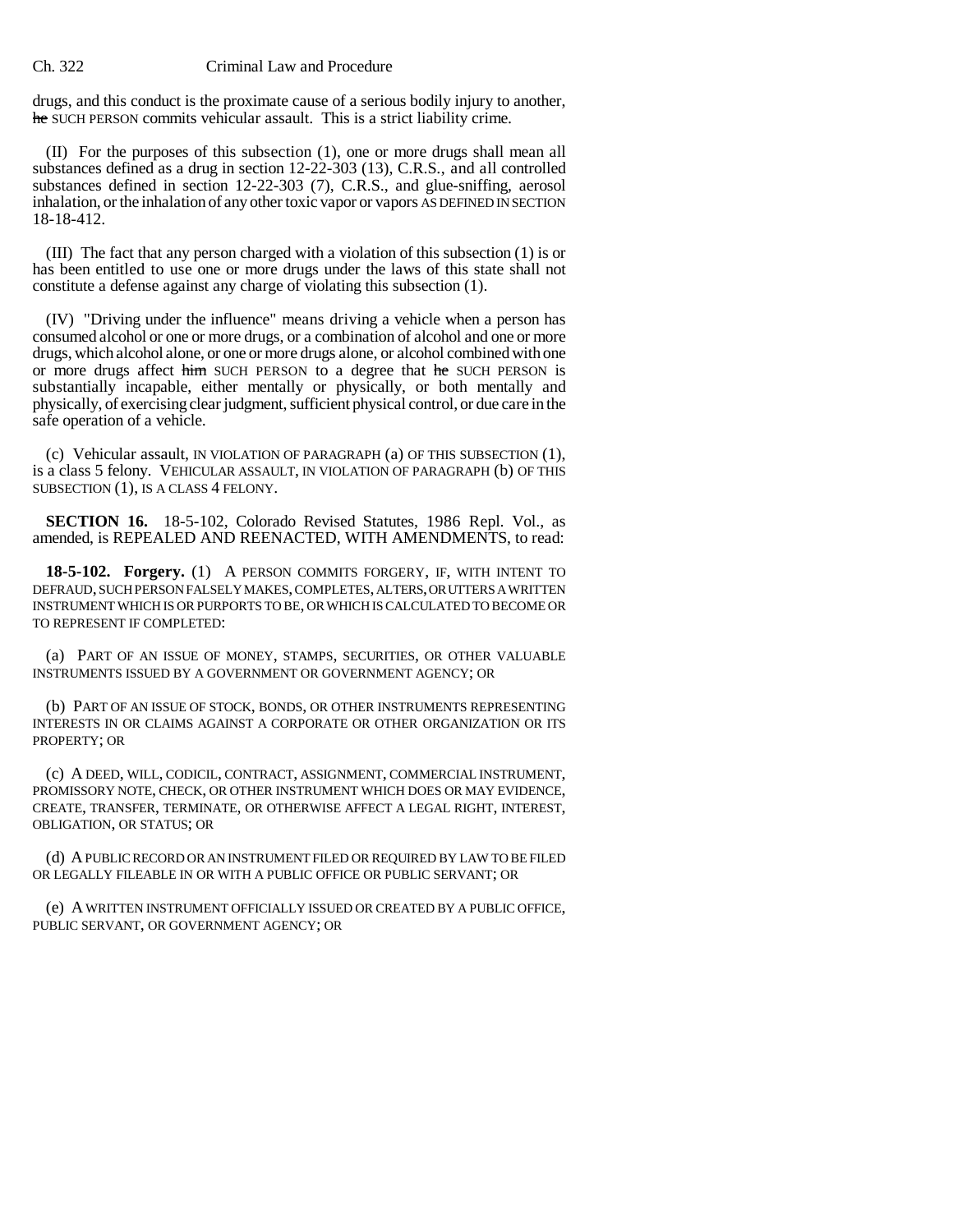(f) PART OF AN ISSUE OF TOKENS, TRANSFERS, CERTIFICATES, OR OTHER ARTICLES MANUFACTURED AND DESIGNED FOR USE IN TRANSPORTATION FEES UPON PUBLIC CONVEYANCES, OR AS SYMBOLS OF VALUE USABLE IN PLACE OF MONEY FOR THE PURCHASE OF PROPERTY OR SERVICES AVAILABLE TO THE PUBLIC FOR COMPENSATION; OR

(g) PART OF AN ISSUE OF LOTTERY TICKETS OR SHARES DESIGNED FOR USE IN THE LOTTERY HELD PURSUANT TO PART 2 OF ARTICLE 35 OF TITLE 24, C.R.S.

(2) FORGERY IS A CLASS 5 FELONY.

**SECTION 17.** 18-5-103, Colorado Revised Statutes, 1986 Repl. Vol., as amended, is repealed as follows:

**18-5-103. Second degree forgery.** (1) A person commits second degree forgery, if, with intent to defraud, he falsely makes, completes, alters, or utters a written instrument which is or purports to be, or which is calculated to become or to represent if completed:

(a) A deed, will, codicil, contract, assignment, commercial instrument, promissory note, check, or other instrument which does or may evidence, create, transfer, terminate, or otherwise affect a legal right, interest, obligation, or status; or

(b) A public record or an instrument filed or required by law to be filed or legally fileable in or with a public office or public servant; or

(c) A written instrument officially issued or created by a public office, public servant, or government agency; or

(d) Part of an issue of tokens, transfers, certificates, or other articles manufactured and designed for use in transportation fees upon public conveyances, or as symbols of value usable in place of money for the purchase of property or services available to the public for compensation; or

(e) Part of an issue of lottery tickets or shares designed for use in the lottery held pursuant to part 2 of article 35 of title 24, C.R.S.

(2) Second degree forgery is a class 5 felony.

**SECTION 18.** 18-5-104, Colorado Revised Statutes, 1986 Repl. Vol., is amended to read:

**18-5-104. Second degree forgery.** (1) A person commits third SECOND degree forgery if, with intent to defraud, he SUCH PERSON falsely makes, completes, alters, or utters a written instrument of a kind not described in sections SECTION 18-5-102. and 18-5-103.

(2) Third SECOND degree forgery is a class 1 misdemeanor.

**SECTION 19.** 18-5-105, Colorado Revised Statutes, 1986 Repl. Vol., as amended, is amended to read: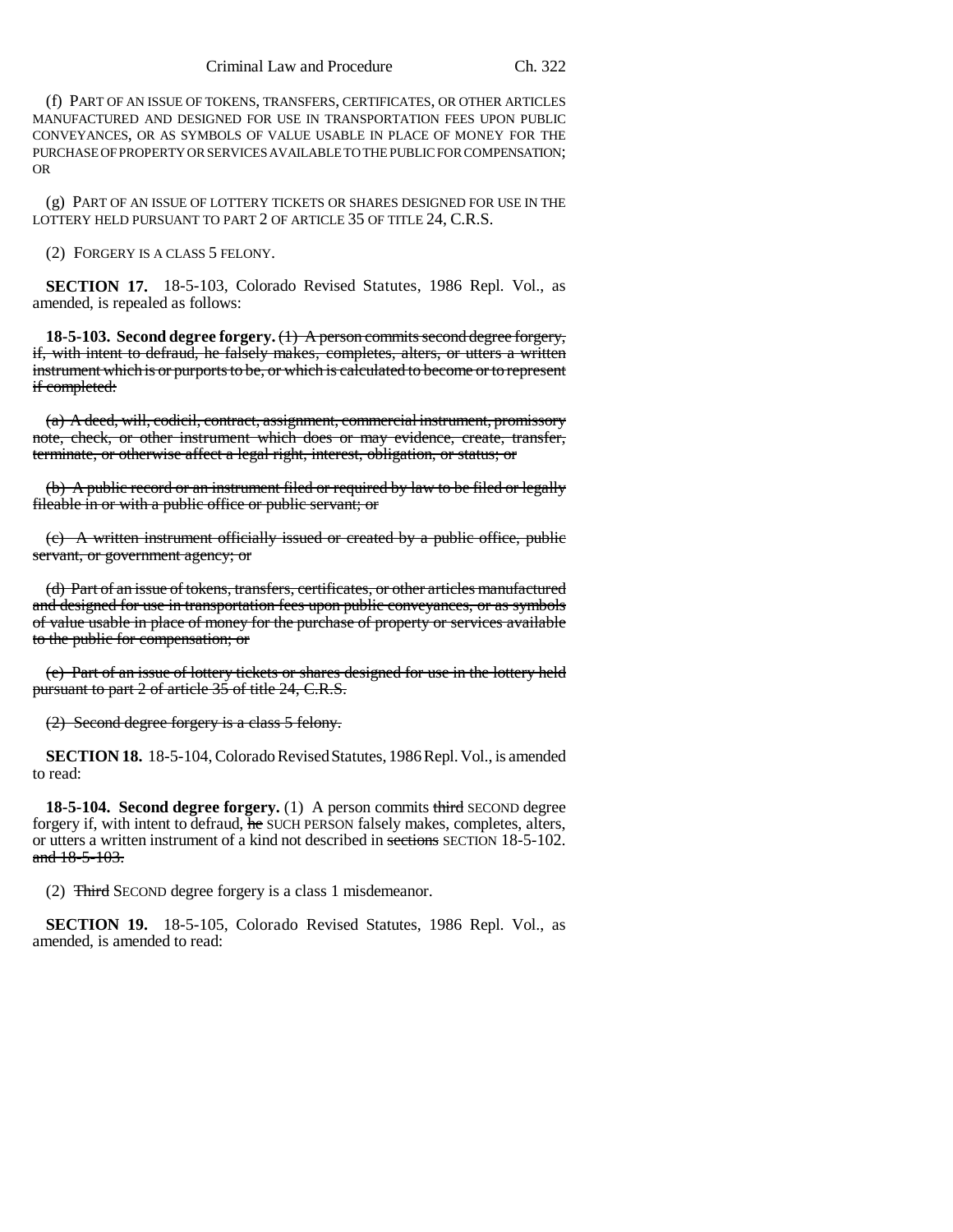**18-5-105. Criminal possession of a forged instrument.** A person commits a class 6 felony when, with knowledge that it is forged and with intent to use to defraud, he SUCH PERSON possesses any forged instrument of a kind described in section 18-5-102.

**SECTION 20.** 18-5-106, Colorado Revised Statutes, 1986 Repl. Vol., is repealed as follows:

**18-5-106. Criminal possession of second degree forged instrument.** A person commits a class 1 misdemeanor when, with knowledge that it is forged and with intent to defraud, he possesses any forged instrument of a kind described in section 18-5-103.

**SECTION 21.** 18-5-107, Colorado Revised Statutes, 1986 Repl. Vol., is amended to read:

**18-5-107. Criminal possession of second degree forged instrument.** A person commits a class 2 misdemeanor, when, with knowledge that it is forged, and with intent to defraud, he SUCH PERSON possesses any forged instrument of a kind covered by section 18-5-104.

**SECTION 22.** 19-2-805 (1), Colorado Revised Statutes, 1986 Repl. Vol., as amended, is amended to read:

**19-2-805. Direct filing.** (1) A juvenile may be charged by the direct filing of an information in the district court or by indictment only when:

(a) The juvenile is fourteen years of age or older and is alleged to have committed a class 1 felony; or

(a.5) THE JUVENILE IS SIXTEEN YEARS OF AGE OR OLDER AND IS ALLEGED TO HAVE COMMITTED A CLASS 2 OR CLASS 3 FELONY ENUMERATED AS A CRIME OF VIOLENCE PURSUANT TO SECTION 16-11-309, C.R.S.; OR

(b) The juvenile has, within the two previous years, been adjudicated a juvenile delinquent for a delinquent act that constitutes a felony, is sixteen years of age or older, and allegedly has committed a crime defined by section 18-1-105, C.R.S., as a class 2 or class 3 felony, except felonies defined by section 18-3-403 (1) (e), C.R.S.; or

(c) The juvenile is fourteen years of age or older, has allegedly committed a delinquent act that constitutes a felony, and has previously been subject to proceedings in district court as a result of a direct filing pursuant to this section or a transfer pursuant to section 19-2-806; except that, if a juvenile is found not guilty in the district court of the prior felony or any lesser included offense, the subsequent charge shall be remanded back to the juvenile court.

**SECTION 23.** Part 5 of article 33.5 of title 24, Colorado Revised Statutes, 1988 Repl. Vol., as amended, is amended BY THE ADDITION OF A NEW SECTION to read: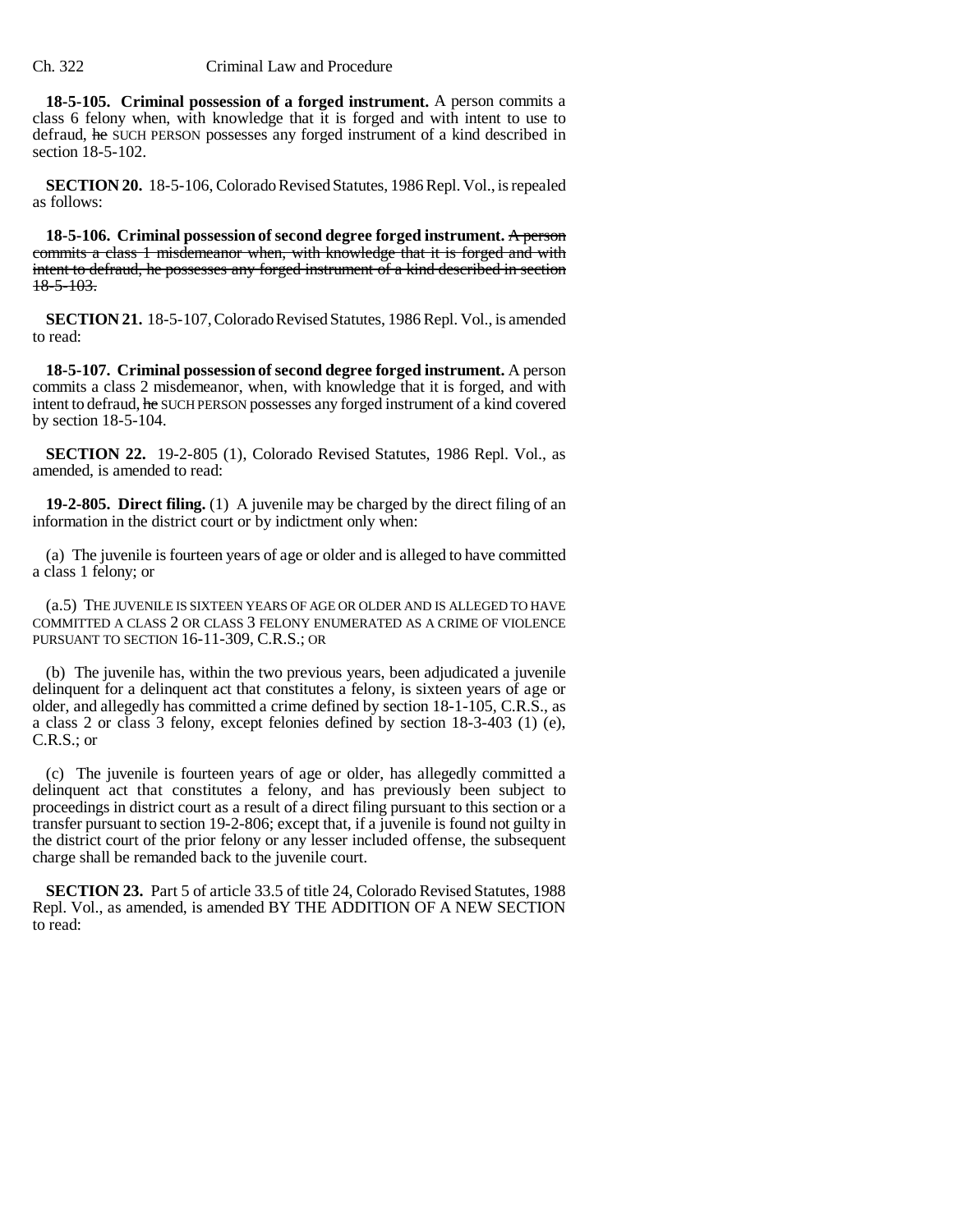**24-33.5-510. Victim prevention programs - legislative declaration - grants - criteria.** (1) THE GENERAL ASSEMBLY HEREBY DECLARES THAT THERE IS A GREAT NEED TO CREATE INNOVATIVE APPROACHES TO PREVENT PERSONS FROM BECOMING VICTIMS OF CRIME. IN ORDER TO ENCOURAGE THE DEVELOPMENT OF SUCH INNOVATIVE APPROACHES FOR THE PRIMARY PREVENTION OF CRIME AND TO ENCOURAGE THE INTEGRATION OF SUCH INNOVATIVE APPROACHES WITH VICTIM PREVENTION METHODS WHICH HAVE BEEN DEMONSTRATED TO BE EFFECTIVE, THE GENERAL ASSEMBLY HEREBY ENACTS THIS SECTION.

(2) THE DIVISION OF CRIMINAL JUSTICE IS HEREBY AUTHORIZED TO DO ALL THINGS NECESSARY TO APPLY FOR, QUALIFY FOR, ACCEPT, AND DISTRIBUTE ANY MONEYS MADE AVAILABLE FROM FEDERAL, STATE, OR PRIVATE ENTITIES WHICH ARE TO BE USED FOR THE DEVELOPMENT OF VICTIM PREVENTION PROGRAMS.

(3) THE DIVISION OF CRIMINAL JUSTICE SHALL ALLOCATE THE MONEYS OBTAINED PURSUANT TO SUBSECTION (2) OF THIS SECTION FOR THE DEVELOPMENT OF VICTIM PREVENTION PROGRAMS WHICH MEET THE FOLLOWING CRITERIA:

(a) THE PROGRAM SHALL HAVE AS ITS PRINCIPAL PURPOSE THE REDUCTION OR PREVENTION OF THE INCIDENCE OF CRIME IN THE COMMUNITY.

(b) THE PROGRAM SHALL BE COMMUNITY-BASED AND SHALL ENCOURAGE THE DEVELOPMENT OF A PUBLIC-PRIVATE PARTNERSHIP TO ACHIEVE THE GOALS OF THE PROGRAM.

(c) THE PROGRAM SHALL CONCENTRATE ESPECIALLY ON THE PREVENTION OF THE COMMISSION OF CRIME BY PERSONS BETWEEN THE AGES OF TEN AND EIGHTEEN YEARS.

(d) THE PROGRAM MAY EMPLOY RECOGNIZED VICTIM PREVENTION METHODS, INCLUDING BUT NOT LIMITED TO VICTIM IMPACT PANELS, BUT SHALL BE ENCOURAGED TO DEVELOP NEW AND INNOVATIVE VICTIM PREVENTION METHODS.

(e) THE PROGRAM SHALL BE OPERATED BY AGENCIES OR ENTITIES WHICH ARE LOCAL IN NATURE, AND THE PROGRAM SHALL BE LOCAL IN ADMINISTRATION AND APPLICATION. THE GRANTS OF MONEYS PURSUANT TO THIS SECTION ARE INTENDED TO BE USED AS A MATCH FOR FEDERAL GRANT MONEYS PROVIDED PURSUANT TO 42 U.S.C. SEC. 3701.

(4) THE DIVISION OF CRIMINAL JUSTICE SHALL ACCEPT AND EVALUATE APPLICATIONS FROM LOCAL AGENCIES OR ENTITIES REQUESTING GRANTS OF MONEYS TO DEVELOP VICTIM PREVENTION PROGRAMS IN ACCORDANCE WITH THIS SECTION. IN EVALUATING SUCH REQUESTS, THE DIVISION SHALL CONSIDER THE DEGREE OF COMMUNITY PARTICIPATION IN EACH PROPOSED PROGRAM IN DETERMINING WHETHER TO MAKE ANY GRANT.

**SECTION 24. Appropriation.** In addition to any other appropriation, there is hereby appropriated, out of any moneys in the general fund not otherwise appropriated, to the department of public safety for allocation to the division of criminal justice, for the fiscal year beginning July 1, 1993, the sum of one hundred thousand dollars (\$100,000), or so much thereof as may be necessary, for the implementation of section 23 of this act.